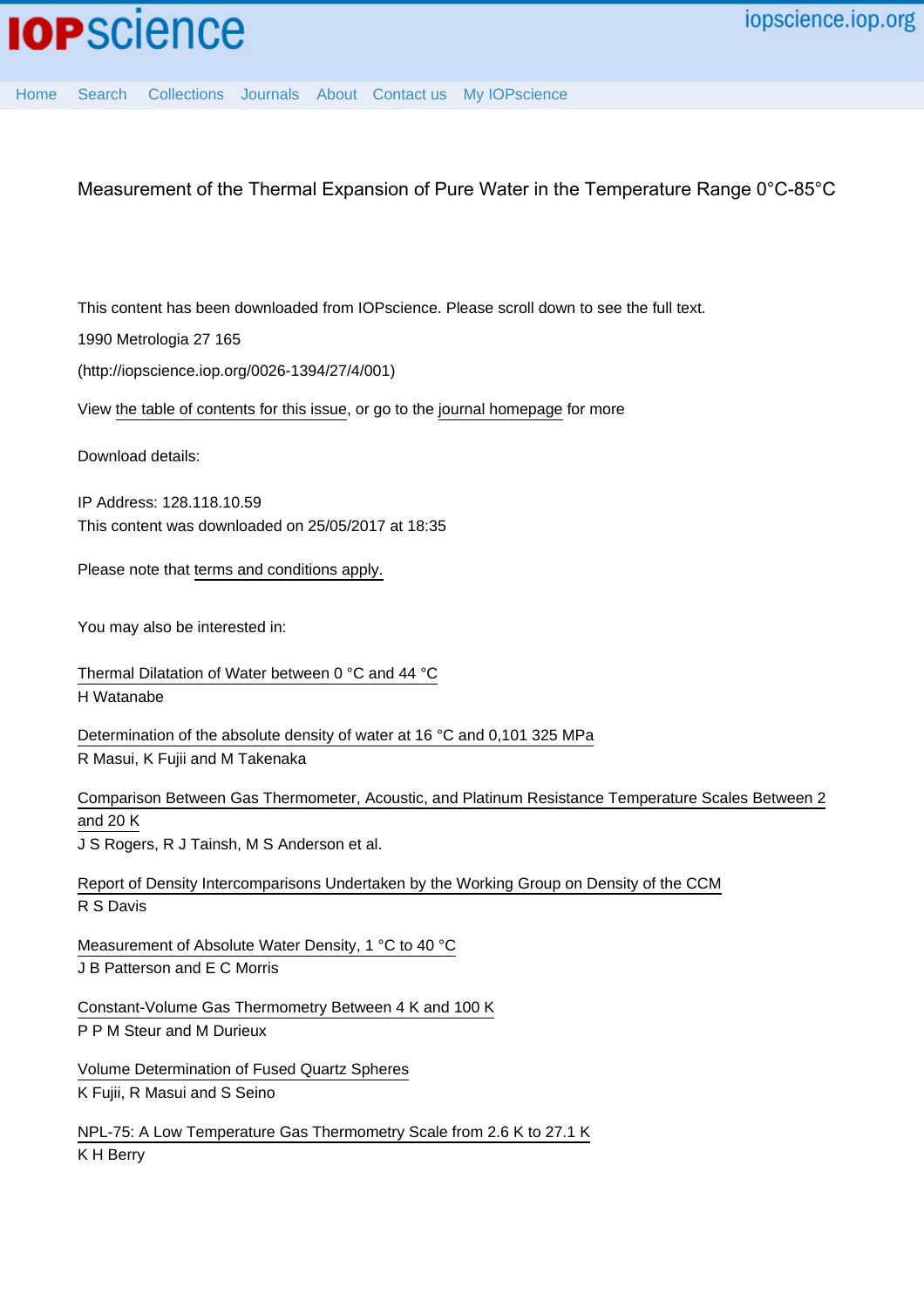# **Measurement of the Thermal Expansion of Pure Water**  in the Temperature Range  $0^{\circ}C - 85^{\circ}C$

## **M. Takenaka and R. Masui**

National Research Laboratory of Metrology, 1-1 -4, Umezono, Tsukuba, Ibaraki 305, Japan

Received: March *5.* 1990 and in revised form May **28,** 1990

## **Abstract**

The thermal expansion of pure water having natural isotopic abundance was determined by the dilatometric method in a temperature range from 0 to 85 "C and under a pressure of 101 325 Pa. The following equation was obtained :

$$
\varrho(t)/\varrho_{\text{max}} = 1 - \frac{(t - 3.98152)^2 (t + 396,18534) (t + 32,28853)}{609 628,6(t + 83,12333) (t + 30,24455)},
$$

where  $g(t)$  is the density of water at temperature *t*, which is expressed in terms of the ITS-90, and  $\varrho_{\text{max}}$  the maximum density. The density ratio which the above equation gives is estimated to have an uncertainty of approximately  $1 \times 10^{-6}$ .

# **1. Introduction**

Water has been used in a number of fields as one of the standard materials of density. The most accurate values currently in use are based substantially on two sets of thermal expansion measurements made at the Bureau International des Poids et Mesures (BIPM,  $0-41$  °C) [l] and the Physikalisch-Technische Reichsanstalt (PTR,  $0-42$  °C) [2], and the absolute measurement made at BIPM [3]. However, the maximum difference between the two thermal expansion measurements amounts to 8 ppm in density near  $40^{\circ}$ C, and the relationship between the temperature scale used at the time of measurement and the present scale, ITS-90, is not known with sufficient accuracy. An extensive account of the present status of the density of water is given in references [4, **51.** These problems can be solved satisfactorily only by making new measurements [6].

Here, we describe our new measurement of the thermal expansion of pure water, which is a measurement of the ratio  $g(t)/g_{\text{max}}$  as a function of temperature, where  $\rho(t)$  is the density at  $t C$  and 101 325 Pa, and  $\rho_{\text{max}}$  the maximum density at 101 325 Pa. The method we used is

a dilatometric one, and the temperature range covered is 0-85 °C. The dilatometer consists of a 100 cm<sup>3</sup> water cell, a capillary tube with a mercury bulb on one end, and a weighing bottle. The water cell is placed in a thermostat, and the capillary connected to it penetrates the thermostat wall and opens to the atmosphere outside the thermostat. Expansion of water causes the mercury, which is put in the cell together with water, to be pushed through the capillary and to come out of the end which is outside the thermostat. The mercury is received in the weighing bottle, and the change in mass of the bottle is measured by a balance. The dilatometer is so designed that it can be disassembled into parts and the thermal expansion of the cell itself can be measured directly by optical interferometry.

# **2. Experimental**

## *2.1. Sample Water*

The water samples we used have a natural isotopic composition, and since it has been established that the thermal expansion is not affected seriously by small variations of the isotopic content [4, 5], we exclusively used purified tap water taken from an outlet of NRLM in this study. The isotopic composition of our purified tap water, as measured in another experiment [7], is approximately  $\delta^{18}O = -4,5\%$ ,  $\delta D = -35\%$ , and the corresponding deviation in absolute density from Standard Mean Ocean Water is  $-1,6$  ppm.

The purification was made by a process including a reverse osmosis, adsorption by activated carbon, ion exchange and a final filtration by a filter having,  $0.22 \mu m$ rated pore size. The processed water still contained air which was removed by evacuating the water while stirring. The air bubbles ceased to rise after half an hour, and we continued the evacuation for another hour. **A** chemical analysis using the Winkler method showed that the oxygen content in the degassed sample was less than 1<sup>%</sup> of saturation. The concentration of nitrogen was not mea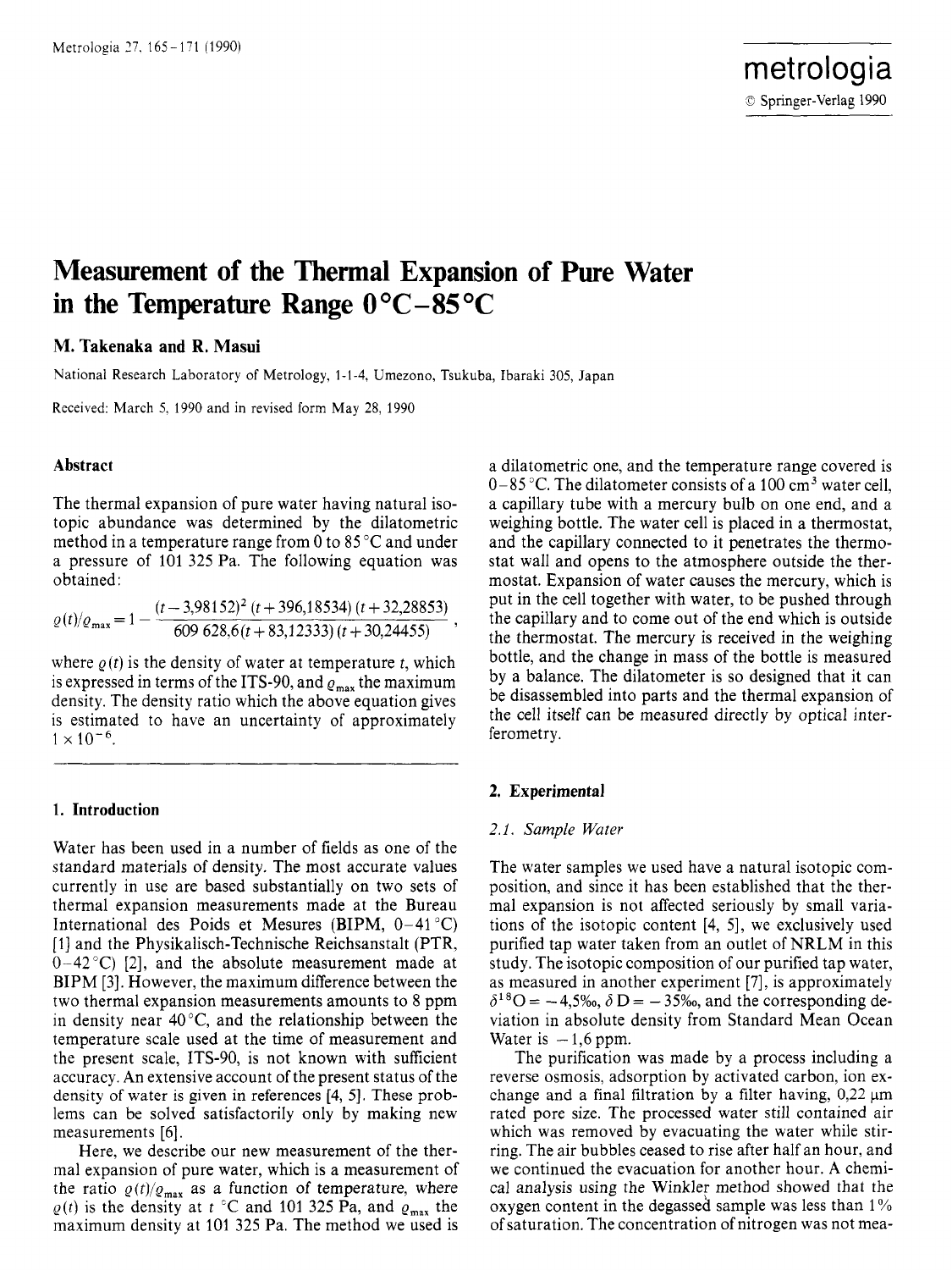sured, but we assumed that nitrogen was also removed by a similar amount. Since the density change due to the dissolved air at saturation is known to be 4 ppm at maximum **[8],** the effect of residual air in our samples should be negligibly small. The purity of water thus processed has also been checked by density comparison with water prepared by careful distillation of sea water [7]. The comparison with a resolution of 0,l ppm showed that the densities of two purified water samples coincided exactly after the isotopic correction was made. Considering that the sources and the purification processes of the two samples are completely different, it is unlikely that the coincidence can be interpreted by an identity of the impurity effects on the two samples. Hence we conclude that the density errors due to the impurities remaining in both samples were less than 0,1 ppm.

#### 2.2. *Dilatometer*

The dilatometer is shown schematically in Fig. 1. It comprises four major parts, a water cell, a capillary, a top plate and a weighing bottle. These parts are made of fused quartz. The water cell is a cylindrical vessel, 4 cm in 0.d. and 10 cm long, with a capacity of about  $100 \text{ cm}^3$ . The cell has a cylindrical projection on each end plate and the projection has a stainless steel ring around it, as shown in Fig. 1 A. The side of the ring is threaded to secure a metal cap which holds the top plate on the top end of the cell, and the flanged end of the capillary on the bottom end of the cell, so that the three parts of the dilatometer can thus be assembled. The coupling device was designed to minimize the volume change of the cell due to elastic deformation when the end projections are squeezed with screws for mounting the rings.

The capillary is 0,7 mm in i.d. and has a mercury bulb close to the flanged end. The bulb and the capillary are filled with mercury. The other end of the capillary is cut at a position which comes to the same height as that of the center of the bulb when the assembly is supported up-



**Fig. 1.** Dilatometer. **A** Mechanism for coupling the top plate and the flange to the ends of the water cell. **B** View through the microscope of the mercury head

right. This cancels most of the pressure caused by the mercury column in the capillary. The top plate is circular and seals off the cell. The contact on each end of the cell is sealed by a trace of Apiezon grease. As the temperature is raised and the water pushes the mercury through the capillary, the excess mercury comes out and is received by the weighing bottle.

For cleaning, the water cells were removed from the metal fittings. All the glass parts were treated in a chromic acid mixture for several days, rinsed with pure water and dried at 70°C in a drying chamber. The parts of the dilatometer were then assembled, except the top plate, and about *5* cm3 of mercury was put into the bulb from the top opening of the cell. The mass of the assembly was measured. Degassed sample water was then introduced from the same opening under vacuum. After the cell was closed by means of the top plate, the mass of the dilatometer was measured again to obtain the mass of sample water filling the cell.

When the dilatometer was filled, we made sure that no air bubbles were left in the dilatometer. In particular, bubbles trapped between the mercury and glass wall do not dissolve, and cause significant errors. **A** small amount of mercury was then put into the weighing bottle and, after the tip of the capillary had been dipped in the mercury, a connection was made between the mercury in the capillary and the mercury in the bottle by warming the water cell.

The dilatometer was then secured on a support (not shown) and the whole assembly was placed in the thermostat bath. A capsule-type platinum resistance thermometer enclosed in a brass tube was mounted near the cell for measurement of the temperature of the sample water. The dilatometer in the bath was first heated to the highest temperature of measurement  $(85^{\circ}C)$  and kept for a few days at that temperature in order to anneal the grease layers between the contact surfaces. This kept the total capacity of the dilatometer stable during a run of measurement.

The measurement procedure is as follows. The thermostat temperature is first lowered to  $0^{\circ}$ C, the starting point, and measurements are made as the temperature is raised stepwise, with the interval depending upon the curvature of the expansion curve. Because the coefficient of thermal expansion of water is negative between  $0^{\circ}$ C and **4** "C, reconnections of mercury thread are made by heating the cell up to about **8** "C and then cooling it again to the next temperature until the measurement temperature exceeds 4°C. Every time a temperature equilibrium is attained, the mass of the weighing bottle is measured using an electronic balance which has been calibrated to an accuracy of  $10 \mu g$ . The air buoyancy correction is made by calculating the density of air from the measured values of atmospheric pressure, temperature and relative humidity using the formula of CIPM81 *[9].* 

Every time the weighing bottle is removed from the capillary for weighing, the continuity of the mercury thread is broken. Since the position where the mercury thread is cut is not strictly reproducible, the mass of the mercury in the weighing bottle must be corrected for the variation in the position of the mercury head in the capil-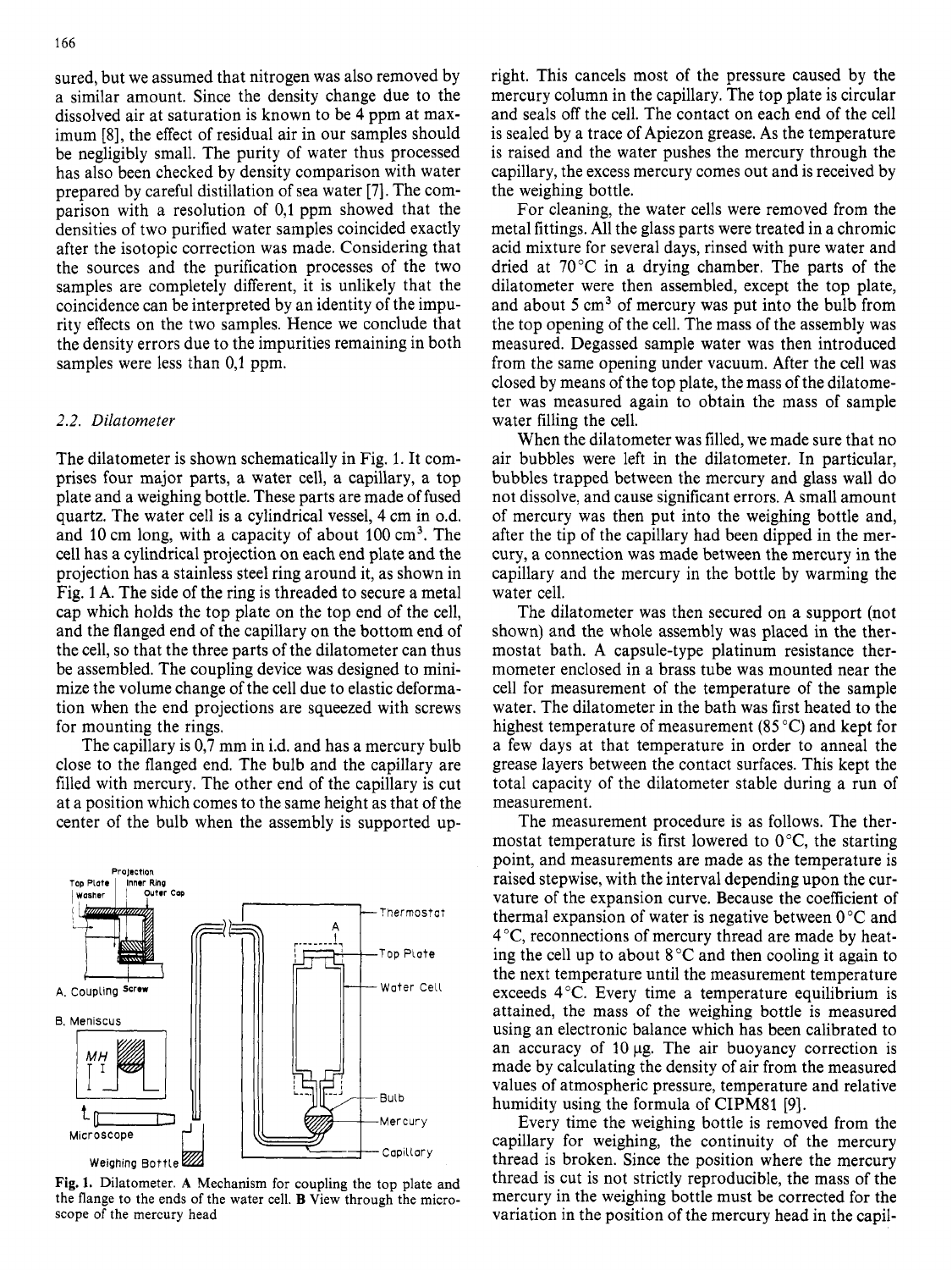lary. Accordingly, the position of the mercury head (M) is measured by a traveling microscope. The mercury head in the capillary forms a convex meniscus as shown in Fig. 1 B. The joint effect of the meniscus and the surface tension causes a pressure rise inside the dilatometer. For estimation of this pressure rise, the height of the bulge of the mercury head (H) is also measured by the microscope and the radius of curvature *(r)* is calculated. The pressure rise  $(\Delta P)$  due to the surface tension (y) is given by  $\Delta P =$  $2\gamma/r$ , if a spherical form is assumed for the mercury head.

Since the capillary is open to the atmosphere, the water sample, mercury and the cell are all subjected to variations of the total pressure. There are two different kinds of pressure effect in this dilatometer. One is pressure variation which takes place equally both inside and outside of the dilatometer. The variation of the atmospheric pressure is of this kind. The other kind causes a pressure change inside the dilatometer only, resulting in a pressure difference between the inside and the outside of the dilatometer. The surface tension described above and the mercury column in the capillary cause this kind of effect. The first kind of effect causes an expansion or contraction of water and mercury, and the second kind causes an elastic inflation or deflation of the cell in addition to the volume change of water and mercury.

The change of the density of water and mercury due to pressure change was calculated from the literature values of compressibilities *[5,* lo]. The elastic expansivity of the dilatometer cell was determined experimentally by applying known pressure differences between the inside and outside of the cell.

The pressure due to the mercury column in the capillary changes as the height of the mercury surface in the bulb changes as a function of the amount of mercury left in the bulb, i.e., as a function of temperature. The relationship between the height of the mercury surface in the bulb and the volume of the mercury remaining in the bulb has been calibrated.

# *2.3. Thermostat*

For control of the temperature of the dilatometer, a new thermostat was designed and built for this measurement.

The thermal expansivity of water increases rapidly as the temperature rises and at  $85^{\circ}$ C, the highest temperature of this study, a variation of 1 mK causes a change of 0,7 ppm in density. In order to meet the accuracy requirement of the measurement, a thermostat whose temperature stability is better than  $\pm 0.2$  mK over the entire temperature range between 0°C and 85°C has been developed.

Figure 2 illustrates the setup of the thermostat. The water bath is made of an aluminum cylinder of 16 cm 0.d. and 14 cm i.d. **A** film heater and a copper cooling tube are wound on the outside surface of the cylinder for uniform heating and cooling. A thermistor is buried in the aluminum wall as the sensor for the control system. The bath cylinder is surrounded by a thermal insulator, of thickness IOcm, which is made of urethane foam and rock wool. Water in the bath is stirred by a propeller which is



**Fig. 2.** Thermostat with dilatometer placed in it

driven from outside through a flexible rod to avoid vibration. **An** a.c. bridge incorporating the thermistor is used to detect temperature. The output signal from the bridge is amplified by a lock-in and supplied to a controller to generate a control voltage. This, in turn is sent to a programmable power supply for control of the heater current.

The scatter and drift of the temperature were  $\pm 0.1$  mK in the range below 50<sup>°</sup>C and  $\pm$ 0,2 mK at 85<sup>°</sup>C. The maximum temperature difference in the bath was 1 mK or less at all temperatures. The thermostat was placed in an underground laboratory to improve the temperature environment.

#### *2.4. Temperature Measurement*

The temperature of the sample water was measured by a capsule-type platinum resistance thermometer placed close to the water cell. The thermometer had been calibrated at the triple point of water and the triple point of indium in the Thermometry Section of NRLM (the value of the coefficient *a* was determined according to 3.3.2.4 in the ITS-90 [11]). The  $R$  (0,01 °C) was checked in a triplepoint cell before and after each series of measurements to confirm the absence of an accidental change of the resistance. An increase in  $R$  (0,01 °C), which corresponds to 3 mK in temperature, was observed during the one-year period between the third-series and the fourth-series measurements, and the thermometer was recalibrated before resumption of the measurement. The resistance ratio  $R(t)/R(0,01 \degree C)$  was converted to temperature according to the ITS-90 [11]. The temperature of the bath was also monitored by a quartz thermometer, and the readings were recorded to check the temperature stability. The small amount of mercury contained in the part of the capillary which penetrates the thermostat wall is in a temperature gradient. In order to correct for the thermal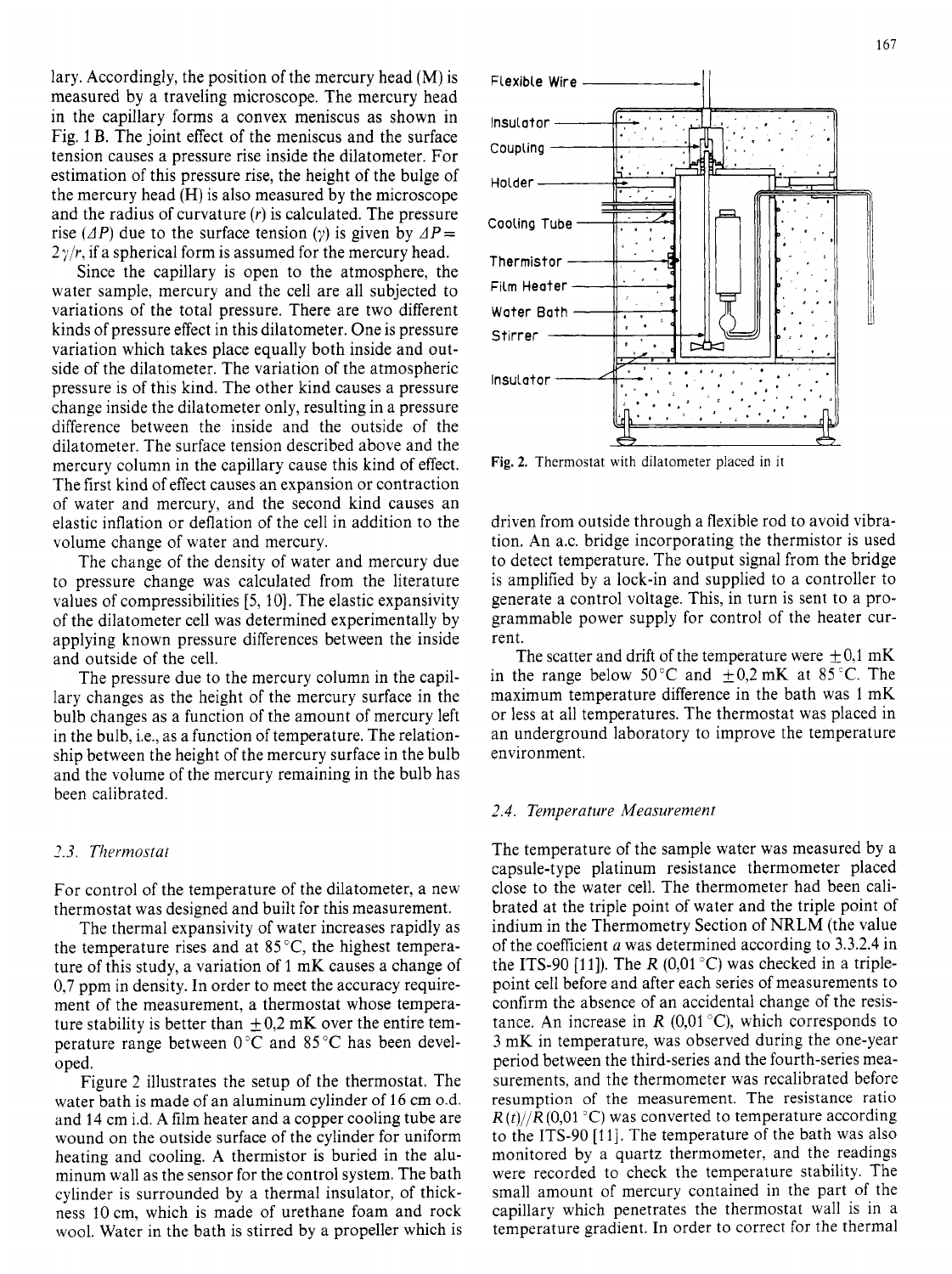expansion of mercury in the gradient, four small holes were bored at 40 mm intervals in this part of the capillary, and four thermocouples were mounted.

#### 2.5. *Thermal Expansion of the Fused Quartz Cells*

**A** knowledge of the thermal expansion of the cell itself is necessary for the dilatometry. Since the coefficients of thermal expansion of fused quartz differ from sample to sample, due probably to the impurities contained and to differences in thermal history [12], use of literature values is not suficient when an accuracy of 1 ppm is required of the density measured. This means that thermal expansion must be measured directly on the very dilatometers used in the measurement. We used optical interferometry, and Fig. 3 shows the principle of the measurement.

The water cell is so designed that it is separable from the remaining parts and can be used as a spacer in a Fizeau interferometer. The face of each end of the cell is polished flat to allow optical contact with a flat mirror. The mirrors used are coated with circular reflecting films with diameters of 10 mm and a reflectivity of 0,8. The reflecting surfaces of the two mirrors form an angle of about  $7.3 \times 10^{-5}$  rad, so that two or three interference fringes are always observable. **A** stabilized He-Ne laser  $(\lambda = 633 \text{ nm})$  is used as the light source. The light beam is expanded to 10 mm in diameter and introduced into the interferometer. The beams coming back are reflected by a beam splitter. After being condensed to a point, spurious reflections are removed by a pinhole. Fringes are photographed by placing a photographic film on the observation plane. One of the mirrors carries two marks of triangular shape which give the reference points for reading fringe positions. The finesse of the fringes in this multiple beam interferometer is 15. The fringes observed are neither straight nor at regular intervals because of slight undulations of the mirror surfaces. This effect is corrected by approximating the undulation with a quadratic curve.

The interferometer was set in a vacuum chamber to eliminate the effect of the refractive index of air. For evacuation, the space inside the cell was connected with the outside through a hole provided on the mirror plate. The pressure of the residual air, as measured by a Pirani gauge, ranged from 2,5 Pa to 4,5 Pa depending on temperature. The vacuum chamber was temperature controlled, and three copper-constantan thermocouples were mounted on the cell to monitor the temperature gradient.



**Fig. 3.** Schematic diagram of interferometer

The temperature difference between the two ends of the cell amounted to **0,2** K at the highest measurement temperature (85 $^{\circ}$ C). The gradients in the other two directions were negligible. The temperature of the cell was measured with a capsule-type platinum resistance thermometer placed close to the cell. The optical axis of the interferometer was first aligned at room temperature, but the axis went out of alignment as the temperature was changed because of non-uniform thermal expansion of various components of the thermostat and the interferometer. The interferometer was realigned every time such a misalignment was detected.

The fringes were observed at 11 temperatures distributed at equal intervals between  $0^{\circ}$ C and  $85^{\circ}$ C. The relative positions of the fringes with respect to the reference marks were analyzed by magnifying the photographic image on a viewer screen. The change in length *AL* of the water cell is calculated by the following equation:

$$
\Delta L = (\Delta N + \Delta \varepsilon) \lambda / 2 \tag{1}
$$

where  $\Delta N$  is the change in the integral part,  $\Delta \varepsilon$  the change in the fractional part of the order of interference, and *A* the wavelength of the He-Ne laser. The *AN* was counted by observing the movement of the fringes as the temperature was changed. The  $\Delta \varepsilon$  was calculated from the relative positions of fringes with respect to the reference marks. The initial value of the cell length was measured by a mechanical contact micrometer. The relative change of the cell length  $AL/L$  was thus obtained as a function of temperature. The volume expansion was calculated from the linear expansion assuming the isotropy of the material.

For cells No. 1 and **2,** measurements were made at 14 temperatures each, and for cell No. 3, they were made at 15 temperatures. The data for each cell were fitted to a third-order polynomial. The parameters are listed in Table 1 together with the standard deviations of the fittings.

The thermal expansion of the mercury bulb and the capillary was not measured but was assumed to be equal to the thermal expansion of the water cell.

## *2.6. Treatment of Data*

The measured data were treated in the following way to obtain the relative density as a function of temperature. For normalization of the data, the measured values of the mass of the weighing bottle were corrected to the values they would have taken had the sample water been at a pressure of 101 325 Pa, the pressures inside and outside of the dilatometer been equal, and the capillary been filled up with mercury exactly to the end. The mass of the weighing bottle was also corrected for the temperature distribution along the capillary.

The corrected mass of the weighing bottle at each temperature is related to the volume change of the sample water by the following equation:

$$
M_{\rm M}(t) - M_{\rm M}(t_{\rm ref}) = \{V_{\rm D}(t_{\rm ref}) - V_{\rm W}(t_{\rm ref})\} \varrho_{\rm M}(t_{\rm ref})
$$
  
 
$$
- \{V_{\rm D}(t) - V_{\rm W}(t_{\rm ref}) - \Delta V_{\rm W}(t)\} \varrho_{\rm M}(t)
$$
 (2)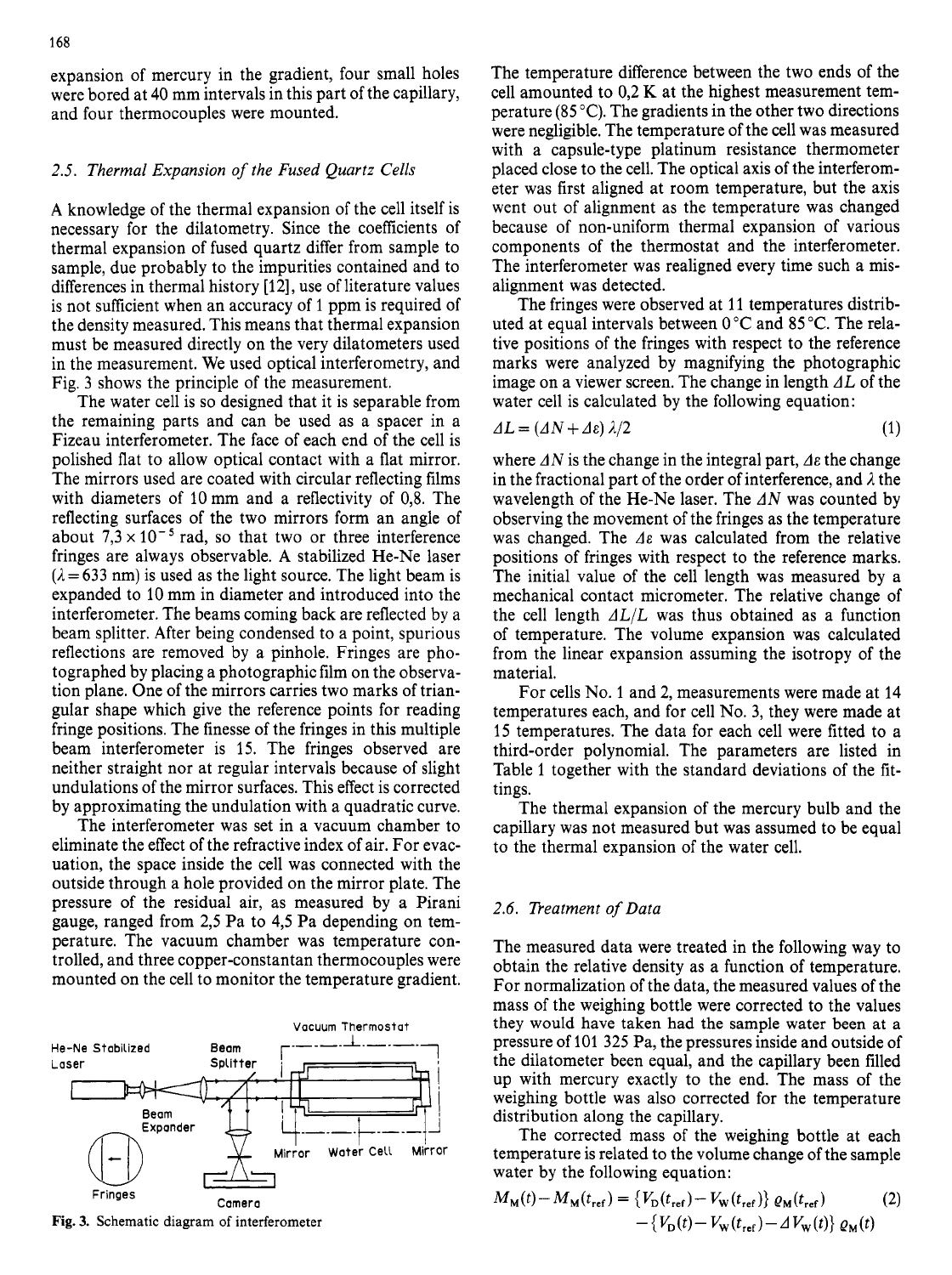where  $M_M(t)$  and  $M_M(t_{ref})$  are, respectively, the mass of the mercury bottle at *t* and at the reference temperature  $t_{ref}$  which is chosen close to 4 °C;  $V_{\text{D}}(t_{ref})$  and  $V_{\text{D}}(t)$  are the internal volumes of the dilatometer at temperatures  $t_{ref}$ and *t*, respectively. The  $\varrho_{\mathbf{M}}(t_{ref})$  and  $\varrho_{\mathbf{M}}(t)$  are the densities of mercury, at their respective temperatures, given in the literature [13]. The difference between the present temperature scale and the IPTS-48 used in the literature has been taken into account. The quantity  $V_w(t_{ref})$  is the volume of the sample water at the reference temperature. The  $\Delta V_{\text{w}}(t)$  is the volume change of the sample water  $(V_{\text{w}}(t) - V_{\text{w}}(t_{\text{ref}}))$ , which is the quantity to be calculated from the equation.

The volume of the water cell at the reference temperature,  $V_{\text{D}}(t_{\text{ref}})$ , was determined by weighing the cell filled with water, and the volume of the capillary (plus bulb) was determined by weighing it while it was filled with mercury. The  $V<sub>D</sub>(t)$  was obtained from the knowledge of  $V<sub>D</sub>(t<sub>ref</sub>)$  and the thermal expansion of the cell measured by optical interferometry.

The volume change calculated in the above is used to calculate the density ratio  $\rho(t)/\rho_{max}$ , which is given by

$$
\varrho(t)/\varrho_{\text{max}} = M_{\text{w}} / \{ [\varrho_{\text{max}}/\varrho(t_{\text{ref}})] M_{\text{w}} + \varrho_{\text{max}} \Delta V_{\text{w}}(t) \}, \qquad (3)
$$

**Table 1.** Fittings of linear thermal expansion of water cells to the third polynomial

| Cell<br>No. | $[L(t)-L(0)]/L(0) = A t + B t^2 + C t^3$                                      | Standard                                           |                                                                                                             |                                                                |
|-------------|-------------------------------------------------------------------------------|----------------------------------------------------|-------------------------------------------------------------------------------------------------------------|----------------------------------------------------------------|
|             |                                                                               | к                                                  | C                                                                                                           | deviation<br>of fitting                                        |
| 2<br>3      | $3.9185 \times 10^{-7}$<br>$3.9491 \times 10^{-7}$<br>$3.9102 \times 10^{-7}$ | $1.3178 \times 10^{-9}$<br>$1.4374 \times 10^{-9}$ | $-2.9128 \times 10^{-12}$<br>$-3,8549 \times 10^{-12}$<br>$1,4646 \times 10^{-9}$ $-4,1148 \times 10^{-12}$ | $3 \times 10^{-8}$<br>$2 \times 10^{-8}$<br>$2 \times 10^{-8}$ |

where  $M_w$  is the mass of sample water and  $\rho(t_{ref})$  the density of water at the reference temperature. According to (3), the density ratio is, in principle, calculated only if independent knowledge of  $\varrho_{\text{max}}$  and  $\varrho(t_{\text{ref}})$  is available. However, the relative density is less affected by the uncertainty included in  $\varrho_{\text{max}}$ . Since  $t_{\text{ref}}$  is close to 4 °C,  $\varrho_{\text{max}}/$  $\rho(t_{ref})$  is substantially equal to unity, irrespective of the possible measurement uncertainty involved in the absolute density, and  $\Delta V_w(t)$  is a relatively small quantity. We used  $\varrho_{\text{max}} = 999,9734 \text{ kg/m}^3$  assuming that the  $\varrho_{\text{max}}$  for Standard Mean Ocean Water is 999,975 kg/m<sup>3</sup>, and the correction due to the difference in isotopic composition between the SMOW and our sample is 0,0016 kg/m<sup>3</sup>, as has been described in 2.1. We also used Kell's equation of thermal expansion to calculate values for  $q(t_{ref})$ . The relative uncertainty in  $\varrho_{\text{max}}$  used here is believed to be of the order of  $1 \times 10^{-6}$ , and the resulting uncertainty in the density ratio should be less than 0,1 ppm. The choice of the thermal expansion equation also has little effect on the final values of  $\rho(t)/\rho_{\text{max}}$ , since  $t_{ref}$  is close to 4 °C.

#### **3. Results**

A total of 79 pairs of temperature and density ratio  $\rho(t)$  $\rho_{\text{max}}$  values was obtained from 4 series of measurements. They are listed in Table 2.

Out of the 79 measurement points, 72 were fitted to a functional form proposed by Thiesen [14], and the following function was obtained.

$$
\varrho(t)/\varrho_{\text{max}} = 1 - \frac{(t - 3.98152)^2 (t + 396,18534)(t + 32,28853)}{609\ 628,6(t + 83,12333)(t + 30,24455)}.
$$
\n(4)

**Table 2.** Measurements of temperature and  $\varrho(t)/\varrho_{\text{max}}$ . The  $\delta$ 's are the residuals from (4)

|                 | No. t/ ${}^{\circ}$ C. | $\varrho(t)/\varrho_{\rm max}$ | $\delta$ /ppm |    | No. $t/\text{C}$ | $\varrho(t)/\varrho_{\rm max}$ | $\delta$ /ppm |       | No. $t$ <sup>o</sup> C | $\varrho(t)/\varrho_{\rm max}$ | $\delta$ /ppm |    | No. $t^{\circ}C$ | $\varrho(t)/\varrho_{\rm max}$ | $\delta/\text{ppm}$ |
|-----------------|------------------------|--------------------------------|---------------|----|------------------|--------------------------------|---------------|-------|------------------------|--------------------------------|---------------|----|------------------|--------------------------------|---------------------|
| Series 1        |                        |                                |               |    | Series 2         |                                | Series 3      |       |                        |                                | Series 4      |    |                  |                                |                     |
|                 | 0,7051                 | 0,9999115                      | 0.3           |    | 0,7048           | $0,9999110 - 0,1$              |               | 1     | 0,7055                 | 0,9999114                      | 0,2           | 1  |                  | 0,7080 0,9999112               | $-0.1$              |
|                 | 2.1184                 | 0.9999718                      | 0,0           |    | 2,1162           | 0,9999716                      | $-0.1$        | 2     | 2,1235                 | 0,9999717                      | $-0,2$        | 2  | 2,1253           | 0.9999718                      | $-0.2$              |
| 3               | 4,0773                 | 0,9999999                      | 0.0           | 3  | 4.0753           | 0,9999999                      | 0,0           | 3     | 4,0798                 | 0.9999999                      | 0,0           | 3  | 4,0846           | 0.9999999                      | 0,0                 |
| 4               | 6.0963                 | 0.9999651                      | 0.0           | 4  | 6.0963           | 0.9999652                      | 0,1           | 4     | 6,0999                 | 0,9999651                      | 0,2           | 4  | 6,1047           | 0.9999649                      | 0,2                 |
| 5.              | 8,1810                 | 0.9998651                      | 0,1           |    | 8.1803           | 0.9998652                      | 0,1           | 5.    | 8,1840                 | 0,9998649                      | 0,0           | 5  | 8,1900           | 0.9998648                      | 0,3                 |
| 6               | 10,1159                | 0,9997173                      | $-0.1$        | 6  | 10,1175          | 0.9997173                      | 0,1           | 6     | 10,1209                | 0,9997169                      | 0.0           | 6  | 10,1282          | 0.9997165                      | 0,2                 |
|                 | 15.0551                | 0.9991195                      | 0,1           |    | 15,0550          | 0.9991195                      | 0,0           | 7     | 15.0604                | 0.9991186                      | $-0.1$        |    | 15.0694          | 0.9991173                      | 0,0                 |
| 8               | 20.1116                | 0.9982090                      | $-0.2$        |    | 20,1132          | 0.9982087                      | $-0,1$        | 8     | 20.1167                | 0.9982079                      | $-0.2$        | 8  | 20,1267          | 0,9982060                      | 0,0                 |
| 9.              | 25,0752                | 0.9970532                      | $-0.2$        | 9  | 25,0771          | 0.9970531                      | 0,2           | 9     | 25.0781                | 0.9970524                      | $-0.2$        | 9  | 25,0937          | 0.9970485                      | $-0.1$              |
| 10              | 30.1455                | 09956302                       | $-0.2$        | 10 |                  | 30,1476 0,9956301              | 0,2           | 10    | 30,1485                | 0.9956295                      | $-0.1$        | 10 | 30.1659          | 0,9956242                      | $-0.1$              |
| 11              | 35,0860                | 0,9940291                      | 0.2           | 11 | 35,0883          | 0.9940286                      | 0,6           | 11    | 35,0894                | $0,9940276 - 0,1$              |               | 11 |                  | 35,1076 0,9940213              | $-0.1$              |
| 12              | 40,0698                | 0.9922148                      | $-0.1$        | 12 | 40,0712          | 0.9922146                      | 0,3           | 12    | 40.0722                | 0,9922139                      | $0.0\,$       | 12 | 40,0915          | 0,9922065                      | 0,0                 |
| 13              | 45,1605                | 0,9901714                      | 0.4           | 13 | 45.1661          | 0.9901689                      | 0,2           | 13    | 45.1628                | 0,9901700                      | 0.0           | 13 | 45,1832          | 0,9901613                      | $-0,2$              |
| 14              | 55,1678                | 0.9856374                      | 0.0           | 14 | 55,1700          | 0.9856365                      | 0,2           | 14    | 49,8670                | 0,9881203                      | $-0.3$        | 14 |                  | 51,8866 0,9871957              | 0.0                 |
| 15              | 64,9600                | 0,9805982                      | 0.1           | 15 | 65.1614          | 0,9804887                      | 0,1           | 15    |                        | $55.1687$ 0.9856367 - 0.2      |               | 15 | 62,0182          | 0,9821707                      | $-0.5$              |
| 16              | 74,3591                | 0.9752501                      | 0.1           | 16 |                  | 74,6080 0,9751021              | 0,2           | 16    | 59.8964                | 0.9832746                      | $-0.1$        | 16 | 72,5138          | 0.9763377                      | 0,1                 |
| 17 <sup>7</sup> | 85,6222                | 0.9682324                      | $-0.1$        | 17 | 85,6314          | 0,9682265                      | 0,0           | 17    | 65.1572                | 0,9804905                      | $-0.4$        | 17 | 85,6564          | 0,9682103                      | 0.1                 |
|                 | $18 * 35,1004$         | $0.9940238 - 0.1$              |               |    | $18*35.0967$     | 0.9940250                      | $-0.1$        | 18    | 69,6167                | 0.9780085                      | 0,0           |    | $18*35,1072$     | 0,9940203                      | $-1.3$              |
|                 |                        |                                |               |    | 19 * 10,1142     | 0.9997175                      | $-0.1$        | 19    | 74,6047                | 0,9751039                      | 0,0           |    | $19*10,1247$     | 0.9997152                      | $-1.4$              |
|                 |                        |                                |               |    |                  |                                |               | 20    | 79,7404                | 0,9719774                      | 0,3           |    |                  |                                |                     |
|                 |                        |                                |               |    |                  |                                |               | 21    | 85,6323                | $0.9682255 - 0.4$              |               |    |                  |                                |                     |
|                 |                        |                                |               |    |                  |                                |               | $22*$ | 35,0939                | 0,9940249                      | $-1.2$        |    |                  |                                |                     |
|                 |                        |                                |               |    |                  |                                |               |       |                        | $23 * 25,0851$ 0,9970497 -1,1  |               |    |                  |                                |                     |
|                 |                        |                                |               |    |                  |                                |               |       |                        |                                |               |    |                  |                                |                     |

\* Datd taken for reproduclblhty check, not used **In** the least squares fittings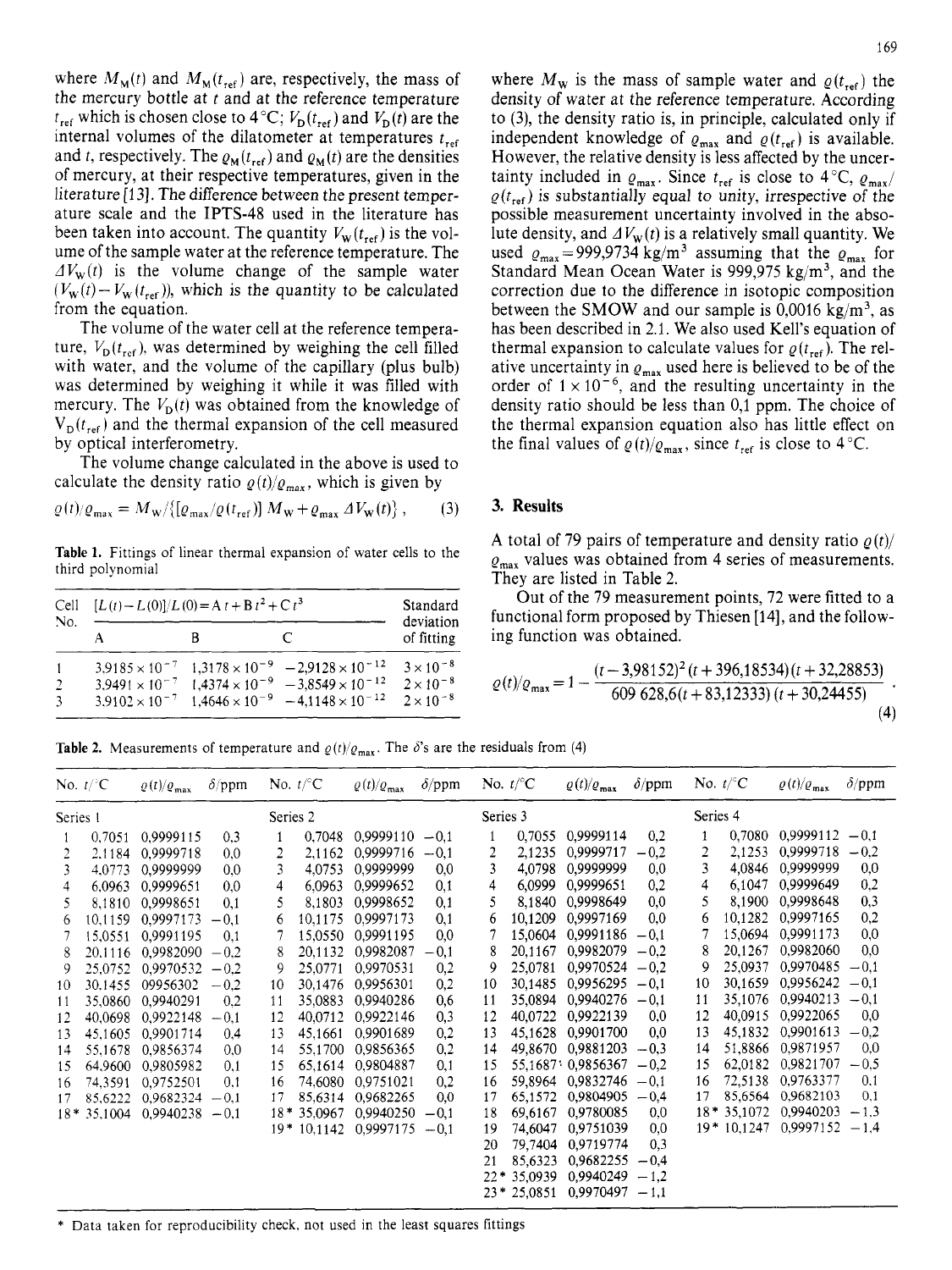

**Fig. 4.** Residuals of observed values and comparison with literature values. Base line is (4). *0:* series 1, *0:* series 2, **A:** series 3, x : series 4. TT: Tilton and Taylor [15]. This is based on Chappuis' measurement [1]. The temperature scale used is assumed to be equivalent to the IPTS-68 [4]. K: Kell [16]. This is basically an extension of the Tilton and Taylor equation to higher temperatures. The temperature scale used by Chappuis is assumed to be equivalent to the IPTS-48 *[5].*  GHS: Gildseth, Habenschuss and Spedding [17]. This is based on the Tilton and Taylor equation at temperatures less than 40 "C. The temperature scale used is the IPTS-48. TSD: Thiesen, Scheel and Diesselhorst [2]. The temperature scale used is assumed to be equivalent to the IPTS-68 **[4].** BP: Bell and Patterson [18]

|  |  |  |  |  | <b>Table 3.</b> Sources of errors in $\varrho(t)/\varrho_{\text{max}}$ |
|--|--|--|--|--|------------------------------------------------------------------------|
|--|--|--|--|--|------------------------------------------------------------------------|

| Source of error                                                     | Amount                            |                   | Uncertainty in $\varrho(t)/\varrho_{\text{max}}$ (ppm) |                |  |  |
|---------------------------------------------------------------------|-----------------------------------|-------------------|--------------------------------------------------------|----------------|--|--|
|                                                                     |                                   | at $20^{\circ}$ C | $40^{\circ}$ C                                         | $85^{\circ}$ C |  |  |
| (Thermal expansion of water)                                        |                                   |                   |                                                        |                |  |  |
| Mass of sample water                                                | $1 \text{ mg}$                    | 0,01              | 0,01                                                   | 0,17           |  |  |
| Density of water at reference temperature                           | $<$ 3 ppm                         | < 0.01            | < 0.01                                                 | ${<}0.1$       |  |  |
| Volume of dilatometer                                               | $1 \text{ mm}^3$                  | 0,03              | 0,07                                                   | 0,15           |  |  |
| Calibration of balance for mercury in bottle                        | $0.1 \text{ mg}$                  | 0,07              | 0,07                                                   | 0.07           |  |  |
| Density of mercury in dilatometer                                   | $1-5$ ppm                         | 0,04              | 0,1                                                    | 0,1            |  |  |
| Mean temperature of the part of capillary with temperature gradient | 3 K                               | 0,3               | 0,3                                                    | 0,3            |  |  |
| Calibration of Pt resistance thermometer                            | $0 - 0.3$ mK                      | 0.02              | 0.08                                                   | 0,2            |  |  |
| Temperature distribution in thermostat                              | $0.2 - 1$ mK                      | 0,04              | 0,12                                                   | 0,65           |  |  |
| Instability of dilatometer volume                                   | $0.7 \times (t/°C) - 4!/81$ (ppm) | 0,2               | 0,37                                                   | 0,7            |  |  |
| (Thermal expansion of water cell)                                   |                                   |                   |                                                        |                |  |  |
| Wavelength stability of laser                                       | $<$ 3 $\times$ 10 <sup>-8</sup>   | < 0.1             | < 0.1                                                  | < 0.1          |  |  |
| Initial length of the cell                                          | $0,1$ mm                          | 0,03              | 0.05                                                   | 0,1            |  |  |
| Misalignment of cell axis                                           | $2 \times 10^{-4}$ rad            | 0,05              | 0,05                                                   | 0,05           |  |  |
| Residual gas pressure                                               | 4 Pa                              | 0,03              | 0,03                                                   | 0,03           |  |  |
| Cell temperature                                                    | $0 - 0.2$ K                       | 0,0               | 0,1                                                    | 0,3            |  |  |
| Type A error [19]                                                   |                                   | 0,2               | 0,2                                                    | 0,2            |  |  |
| Choice of fitting function                                          |                                   | 0,2               | 0,2                                                    | 0,2            |  |  |
| Total error (Root of sum squares)                                   |                                   | 0,5               | 0,6                                                    | 1,1            |  |  |

The standard deviation of a single measurement as calculated from the residuals is 0,2 ppm. The remaining seven points marked with asterisks in Table *2* were taken to check overall reproducibility, and were not used for the fitting. The information they carry has been taken into account in assigning uncertainties, as will be described in the next section. Two other types of functions, a polyno-

mial of the eighth order and a Kell-type function, were also used for fitting (Appendix). It was found that the differences among the values these equations give are less than 0,2 ppm for the most part. Accordingly, it would be appropriate to assume that the bias introduced by an arbitrary choice of functional form is less than 0,2 ppm.